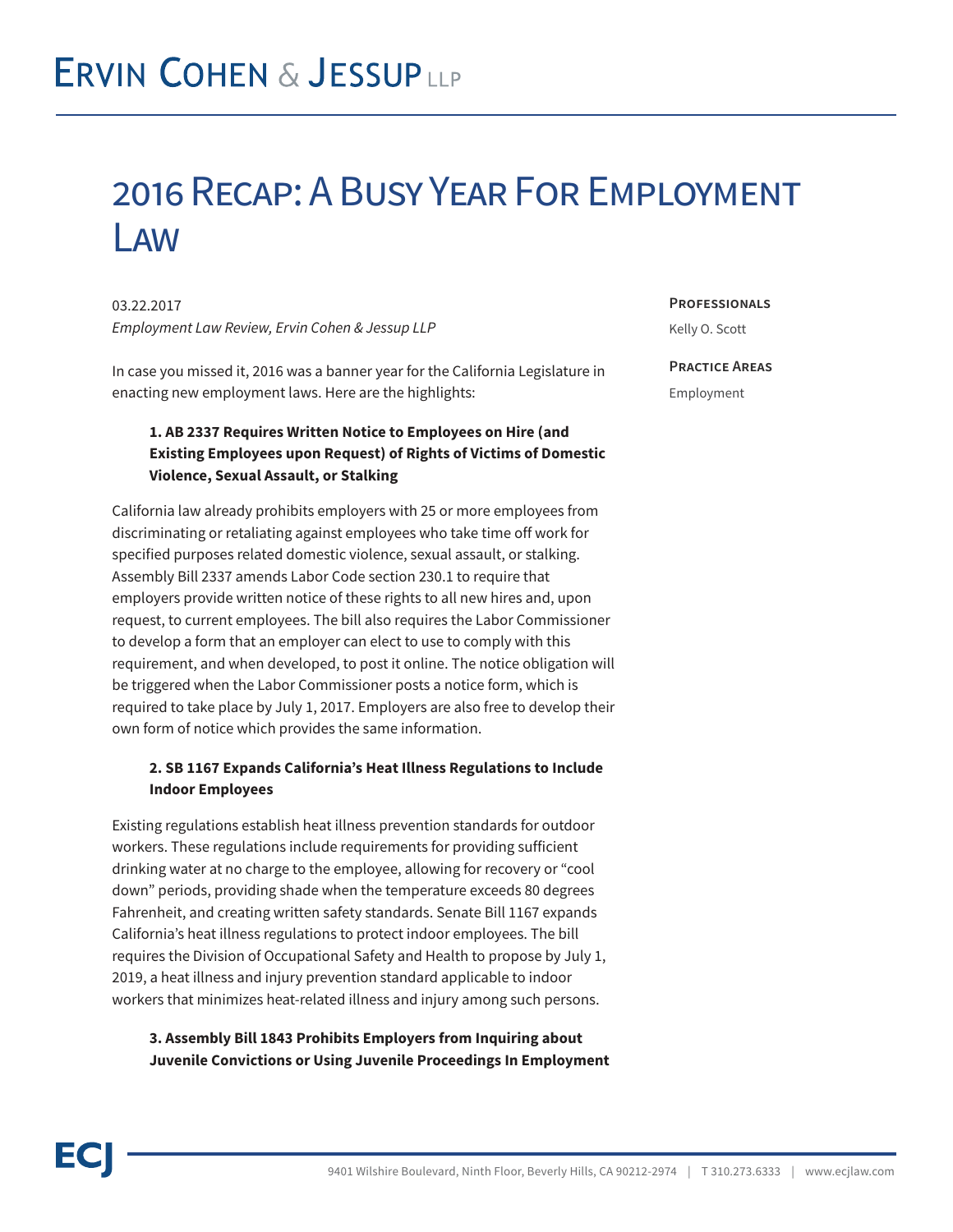# **ERVIN COHEN & JESSUPLLP**

2016 Recap: A Busy Year For Employment Law

Effective January 1, 2017, Assembly Bill 1843 prohibits hiring-related inquiries concerning juvenile convictions or from using information regarding juvenile court actions or custodial detentions as a factor in determining any condition of employment. The new law expands upon recent legislation that restricted the use of expunged, sealed or dismissed juvenile convictions, and is representative of a nationwide trend of restricting inquiries regarding prior convictions.

## **4. New Laws Expand California's Equal Pay Act to Include Race and Limit Use of Prior Salary Information**

The Wage Equality Act of 2016 (Senate Bill 1063) expands California's Equal Pay Act to target race and ethnicityrelated wage differentials. This bill picks up where last year's Equal Pay Act (which bolstered prohibitions on gender-based pay differentials) left off by adding a new Labor Code provision precluding wage differentials based on race or ethnicity. Under the Wage Equality Act, employers will be required to demonstrate that a reasonably-applied factor accounts for any pay differential between employees of different races or ethnicities for doing substantially similar work as employees of another race or ethnicity and that the factor is: (1) not derived from a race or ethnicity-based differential in compensation; (2) job-related to the position at issue; and (3) consistent with a business necessity. In addition, pay differences can be based on merit, seniority or quantity or quality of production systems. The Wage Equality Act is connected with Assembly Bill 1676 as both bills had to be passed to become effective. As originally drafted, AB 1676 would have prohibited hiring-related inquiries about salary history and required private employers to provide an applicant with the pay scale for a position upon request. Since Governor Brown vetoed a similar bill last year, AB 1676 was revised and, as signed by the Governor, simply provides that prior salary cannot by itself justify a disparity in compensation. The Wage Equality Act of 2016 and AB 1676 became effective on January 1, 2017.

### **5. Senate Bill 1001 Amends the California Labor Code to Expand Protection from Unfair Immigration-Related Practices**

Continuing a recent legislative trend, Senate Bill 1001 expands existing prohibitions regarding unfair immigration-related practices. Specifically, this bill amends the California Labor Code to provide a civil remedy for an applicant or employee against any unfair immigration-related practice as defined by Labor Code section 1019. Such "unfair immigration-related practices" include an employer requesting more or different documents than required under federal law for verification purposes, using the federal E-Verify system to check the status of a person at a time or in a manner not required, threatening to file or filing a false police report or a false report with a state or federal agency, threatening to contact or contacting immigration authorities, or refusing to honor documents that appear reasonably genuine. In addition, the following practices would also be prohibited: discriminating against an immigrant with authorization to work based on having the status of immigrant, or attempting to reinvestigate or re-verify an incumbent employee's authorization to work where not legally required to do so. SB 1001 permits an applicant or employee suffering an unfair immigration-related practice prohibited to bring a civil action for equitable relief and any applicable damages or penalties, and would allow recovery of reasonable attorneys' fees and expert witness costs if the employee or applicant is the prevailing party in the action. SB 1001 became effective on January 1, 2017.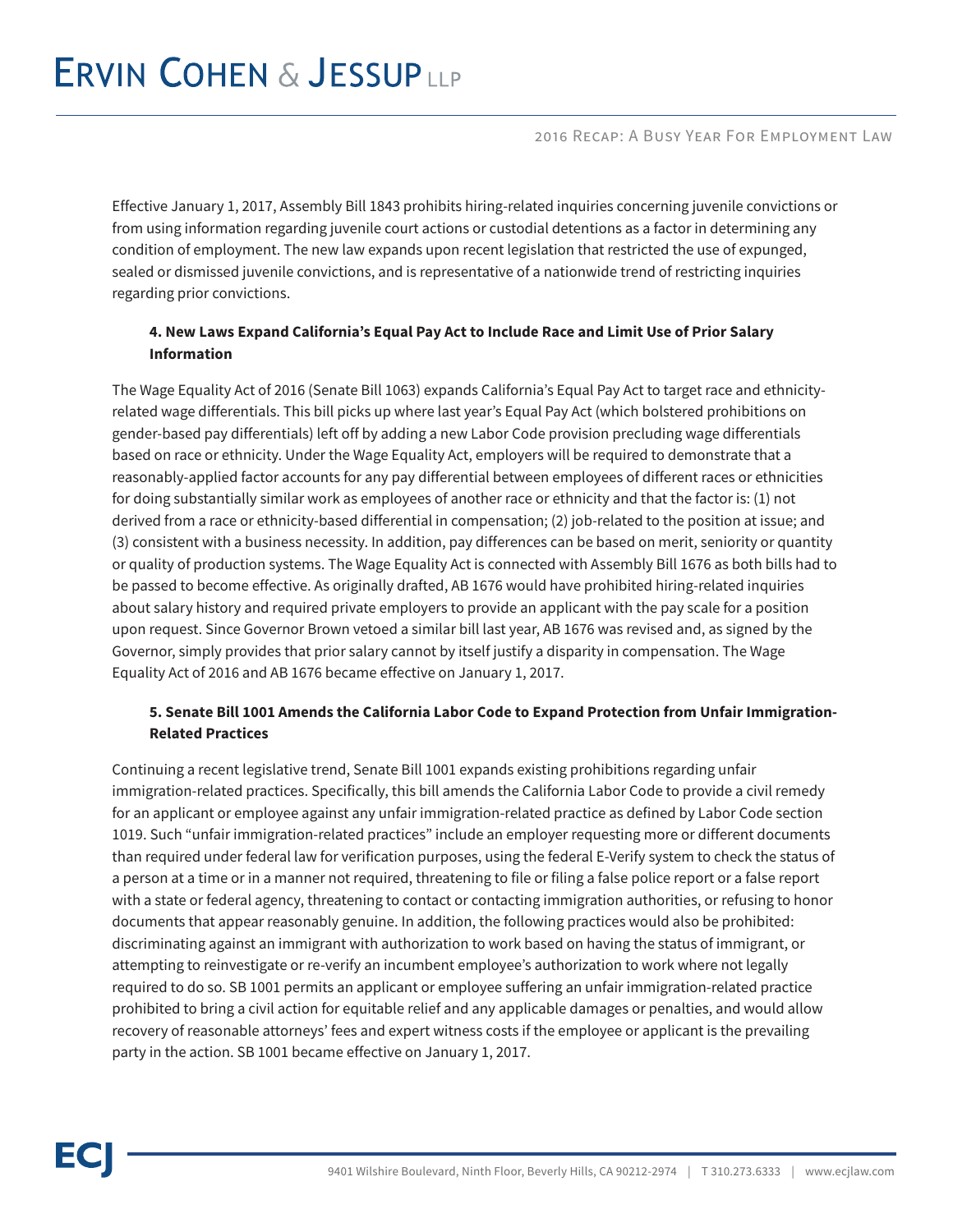# **ERVIN COHEN & JESSUPLLP**

#### **6. SB 1342 Combats Wage Theft by Granting Local Governments Subpoena Power**

In response to the increasing number of cities and counties that have enacted minimum wage ordinances setting wage rates at levels higher than state and federal requirements, last year Assembly Bill 970 was added to the Labor Code allowing the California Labor Commissioner the right to enforce local minimum wage and overtime provisions. This year the California Legislature looked to enforcement at the local level and passed Senate Bill 1342. Specifically, SB 1342 increases local enforcement to combat wage theft by authorizing cities and counties to issue subpoenas in cases of suspected wage problems, including failure to pay minimum wage and failure to pay overtime. The law became effective on July 25, 2016.

#### **7. AB 1245 Establishes Online Unemployment Insurance and Electronic Reporting Requirements**

Beginning January 1, 2017, Assembly Bill 1245 requires that employers with 10 or more employees must file all unemployment insurance reports and returns using the e-file system. Also, these employers must remit contributions for unemployment insurance premiums by electronic funds transfer. The law will extend to all employers on January 1, 2018. Businesses without the necessary technology may be exempted, but must request a waiver.

#### **8. SB 501 May Reduce Amount Subject to Wage Garnishment**

Senate Bill 501, a law which became effective on July 1, 2016, may reduce the prohibited amount of weekly disposable earnings that may be garnished depending on where the employee works. Specifically, SB 501 adjusts the existing statutory scheme, which limits the amount of an individual judgment debtor's weekly disposable income subject to garnishment to the lesser of 25% of the disposable earnings or the amount by which the individual's disposal earnings exceed 40 times the state minimum wage, to now include the possibility of a higher local minimum wage. "Disposal earnings" is still defined as earnings after required withholdings. So employees who work in areas with a minimum wage higher than the current California rate of \$10.50 per hour (for employers with 26 or more employees, \$10 per hour for those with fewer employees), such as in Santa Monica, San Francisco or Los Angeles, may have fewer wages available for garnishment.

#### **9. SB 269 Provides a Safe Harbor for Violations of Disability Access Under the Unruh Act**

Senate Bill 269 provides a "safe harbor" period for some businesses to correct certain violations related to construction-related disability access under the Unruh Act. The bill reduces fines for certain technical violations corrected within 15 days of notice or service of the complaint, whichever is earlier, and where a business has had a Certified Access Specialist (CASp) inspect the property. In addition, lower fines apply to smaller businesses which employed 25 or fewer employees on average over past 3 years, and which have averaged gross receipts of less than \$3,500,00 over previous 3 years. SB 269 took effect on May 10, 2016.

#### **10. AB 1732 Requires Gender Neutral Restrooms**

Existing law requires a businesses that serve the public or are open to the public and maintain toilet facilities to make those facilities available to the public free of charge. Existing law also states that publicly and privately owned establishments where the public congregates must maintain a sufficient number of temporary or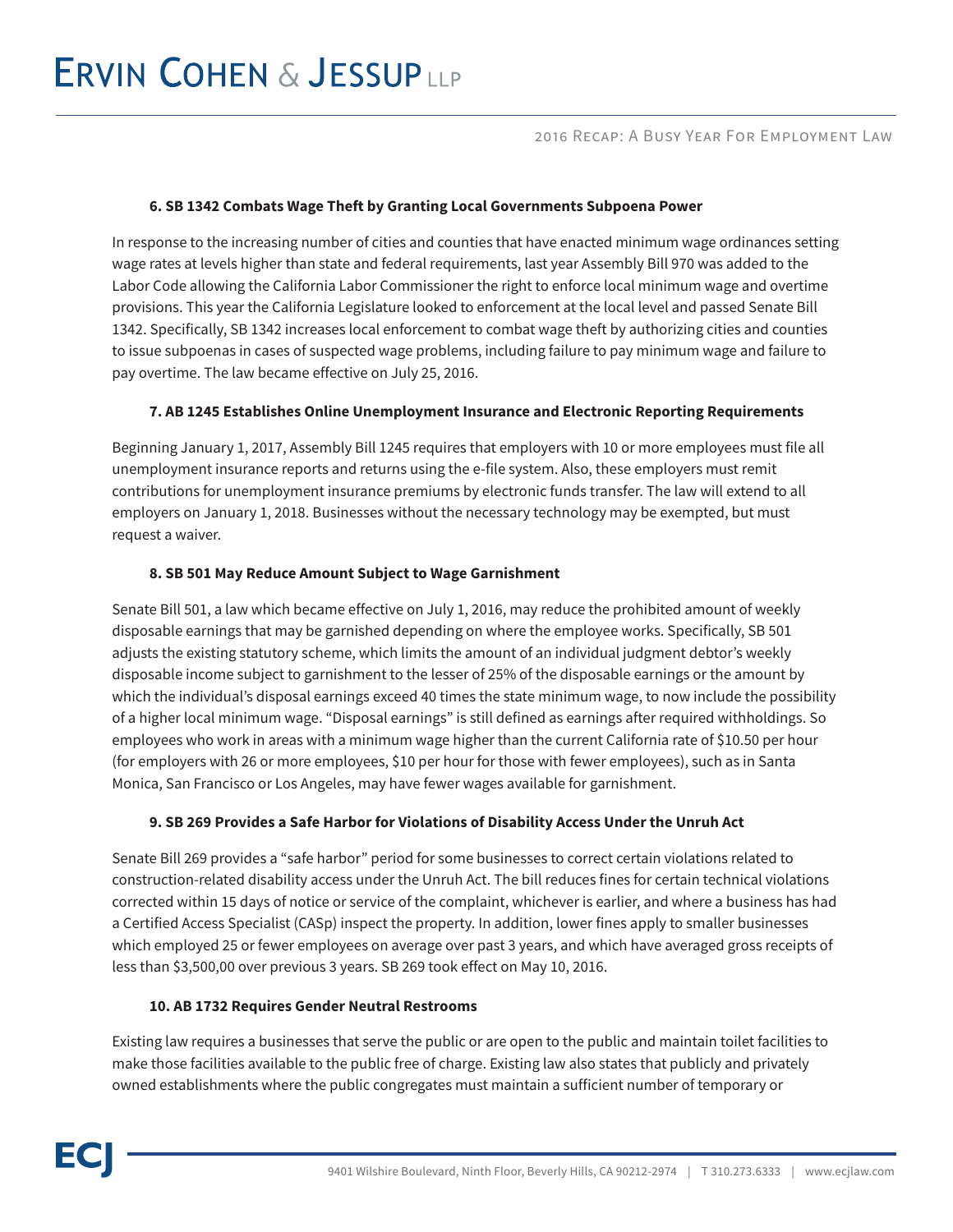#### 2016 Recap: A Busy Year For Employment Law

permanent toilet facilities to meet the needs of the public at peak hours. These laws also require that each business establishment provide, within reasonable access, a sufficient number of toilet facilities for the use of the employees. Effective March 1, 2017, Assembly Bill 1732 requires all single-user toilet facilities in any business establishment, place of public accommodation, or government agency to be identified as all-gender toilet facilities. The law authorizes inspectors, building officials, or other local officials responsible for code enforcement to inspect for compliance with these provisions during any inspection. The law defines "single-user toilet facility" as a toilet facility with no more than one water closet and one urinal with a locking mechanism controlled by the user.

#### **11. AB 2535 Expands Exceptions to Tracking Hours Requirements on Itemized Wage Statements**

Prompted, in part, by a 2015 federal court decision which held that employers must state the total hours worked by outside sales persons, Assembly Bill 2535 amends Labor Code section 226 to further clarify the categories of workers whose wage statements need not show total hours worked. The amendment specifies that salaried persons exempt from overtime under statute (Labor Code section 515) or an order of the Industrial Welfare Commission need not have hours included on wage statements. In addition, the amendment lists the following categories of workers for which employers do not have to report hours worked: exempt executive, administrative, or professional employees; exempt outside sales employees; salaried computer professionals under Labor Code section 515.5; parents, spouses, children, or legally-adopted children of the employer provided in applicable IWC orders; directors, staff, and participants of a live-in alternative to an incarceration rehabilitation program for substance abuse; exempt crew members of licensed commercial passenger fishing boats as specified by the IWC; and participants in national service programs as set for in any applicable IWC order. AB 2535 took effect on January 1, 2017.

#### **12. SB 667 Extends Claim Period Under State Disability Insurance Program**

Effective July 1, 2016, Senate Bill 667 extends from 2 weeks to 60 days the period of time that an employee can reopen a disability insurance claim without having a new 7 day consecutive day waiting period of wage loss. This legislation is intended to assist employees returning to work after a 2 week or longer period of disability, who then suffer a recurrence of the same or related condition, and would have had to undergo a second 7 day waiting period before receiving benefits under current law.

### **13. SB 5 and AB 7 Amends Workplace Smoking Prohibitions to Include E-Cigarettes**

So you think vaping is the key to reducing workplace stress? Think again. Senate Bill 5 expands no smoking prohibitions to include e-cigarettes (vaping) and expands the definition of "tobacco products" to include all forms of tobacco or nicotine, except for approved cessation products, such as nicotine gum. Assembly Bill 7 expands the prohibition on smoking in the workplace to include owner-operated business, including a business where the owner is the only employee. AB 7 also eliminates most of the specified exemptions that permit smoking in certain work environments, such as hotel lobbies, bars and taverns, banquet rooms, warehouse facilities, and employee break rooms. Both bills became effective on January 1, 2017.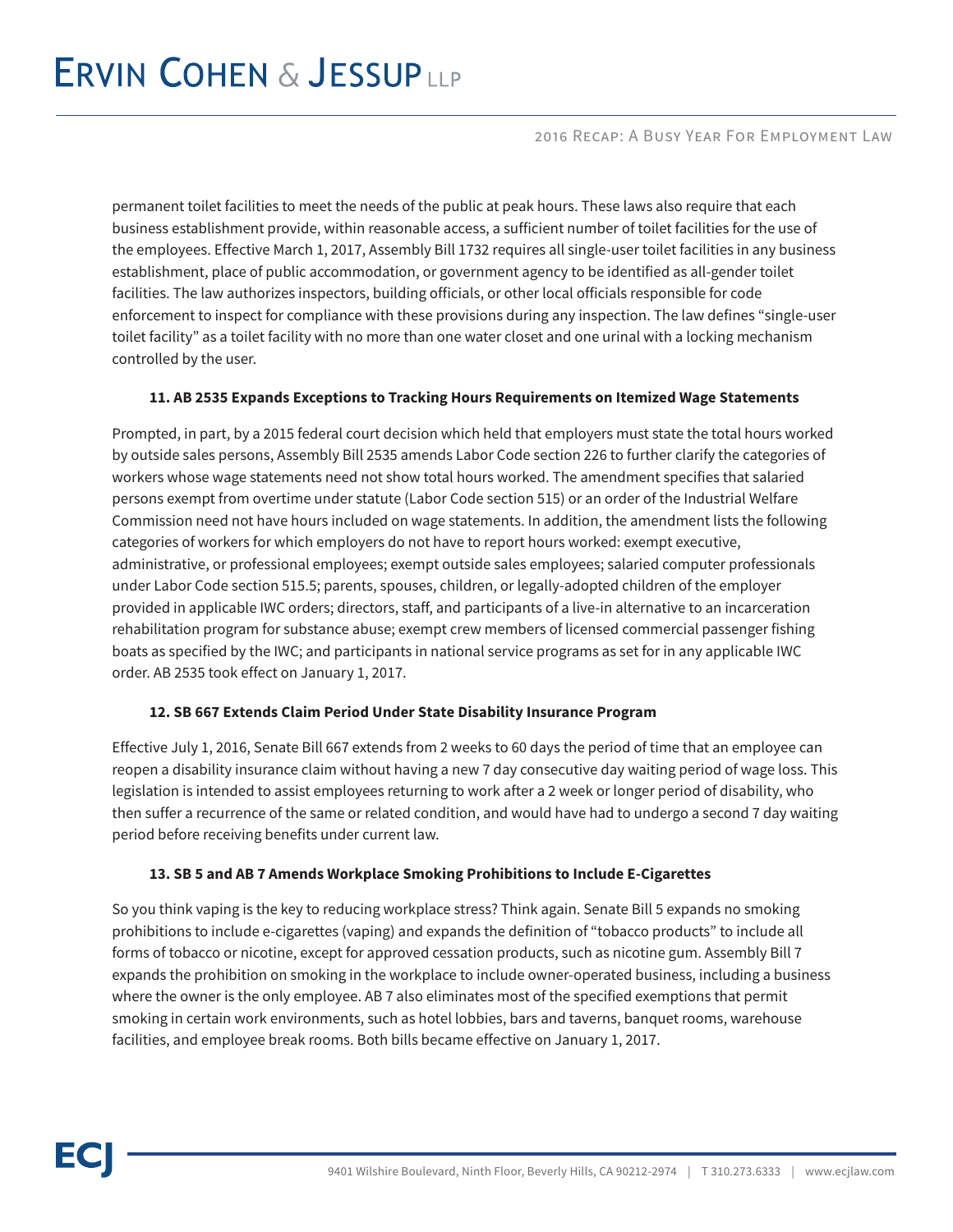# **ERVIN COHEN & JESSUPLLP**

#### 2016 Recap: A Busy Year For Employment Law

#### **14. Private Attorney General Act Amendment Permits More Government Oversight of Claims**

Buried in an appropriations bill designed to address no fewer than 42 separate issues is a small, but important item for California employers. In response to requests for legislative restrictions on the Private Attorneys General Act of 2004 (PAGA), the legislature passed State Bill 836, the Governor's budget bill. SB 836 includes an amendment to PAGA which provides the Labor Workforce Development Agency (LWDA) with increased oversight of PAGA actions by allowing the LWDA additional time to review and investigate PAGA claims. There are new requirements for online filing, payment of a filing fee, and submission of all complaints, court orders that award or deny penalties, judgments and settlement proposals to the LWDA. The resulting amendments to the PAGA are expected to delay PAGA litigation and possibly eliminate some frivolous claims. Increased LWDA oversight could also complicate any settlement process. The bill applies to all PAGA claims filed or pending after July 1, 2016.

#### **15. New State Minimum Wage Law**

Senate Bill 3 increases California's minimum wage to \$15.00 per hour by 2022 for employers with 26 or more employees. The minimum wage increase schedule for employers with 26+ employees is as follows: January 1, 2017 - \$10.50 per hour January 1, 2018 - \$11 per hour January 1, 2019 - \$12 per hour January 1, 2020 - \$13 per hour January 1, 2021 - \$14 per hour January 1, 2022 - \$15 per hour Employers with fewer than 26 employees have an additional year to comply with each increase. Following January 1, 2022, increases will be determined by the California Director of Finance based on the adjusted Consumer Price Index for Urban Wage Earners and Clerical Workers. This increase will not only impact budgets for non-exempt employees, it will also impact employers with exempt employees because California exempt employees must make at least twice the state minimum wage on an annual basis. Thus, the current minimum salary for exempt employees who work for employers with more than 25 employees will increase from \$41,600 to \$43,680 effective January 1, 2017. It will then increase to \$45,760 effective January 1, 2018, \$49,920 effective January 1, 2019, \$54,080 effective January 1, 2020, \$58,240 effective January 1, 2021, and \$62,400 effective January 1, 2022. Employers with fewer employees will have to make the same adjustments one year later, commencing on January 1, 2018. Employers located in cities or counties with higher minimum wage requirements must meet those local requirements.

#### **16. Assembly Bill 908 Expands Paid Family Leave**

Approximately 15 years ago California became the first state to provide paid time off to workers to care for a new child or ailing family member. The law, which is funded by required worker contributions, provides for up to 6 weeks of wage replacement in connection with certain qualifying events, which events include the temporary disability of an individual worker, caring for certain family members, bonding with a minor child within one year of birth, or the placement of a child in connection with foster care or adoption. Governor Jerry Brown has expanded that law by signing Assembly Bill 908. At the same time, Governor Brown authorized increases in California's disability insurance program. Specifically, AB 908 will revise the formulas used under the paid family leave and state disability law for determining benefits in a manner designed to increase the benefits commencing on January 1, 2018. These increases are designed to raise the amount of wage replacement from the current of 55% of weekly wages to approximately 60% to 70% for most workers. A minimum weekly benefit of \$50 is guaranteed, and the wage replacement rate will increase for most low wage workers, not to exceed the